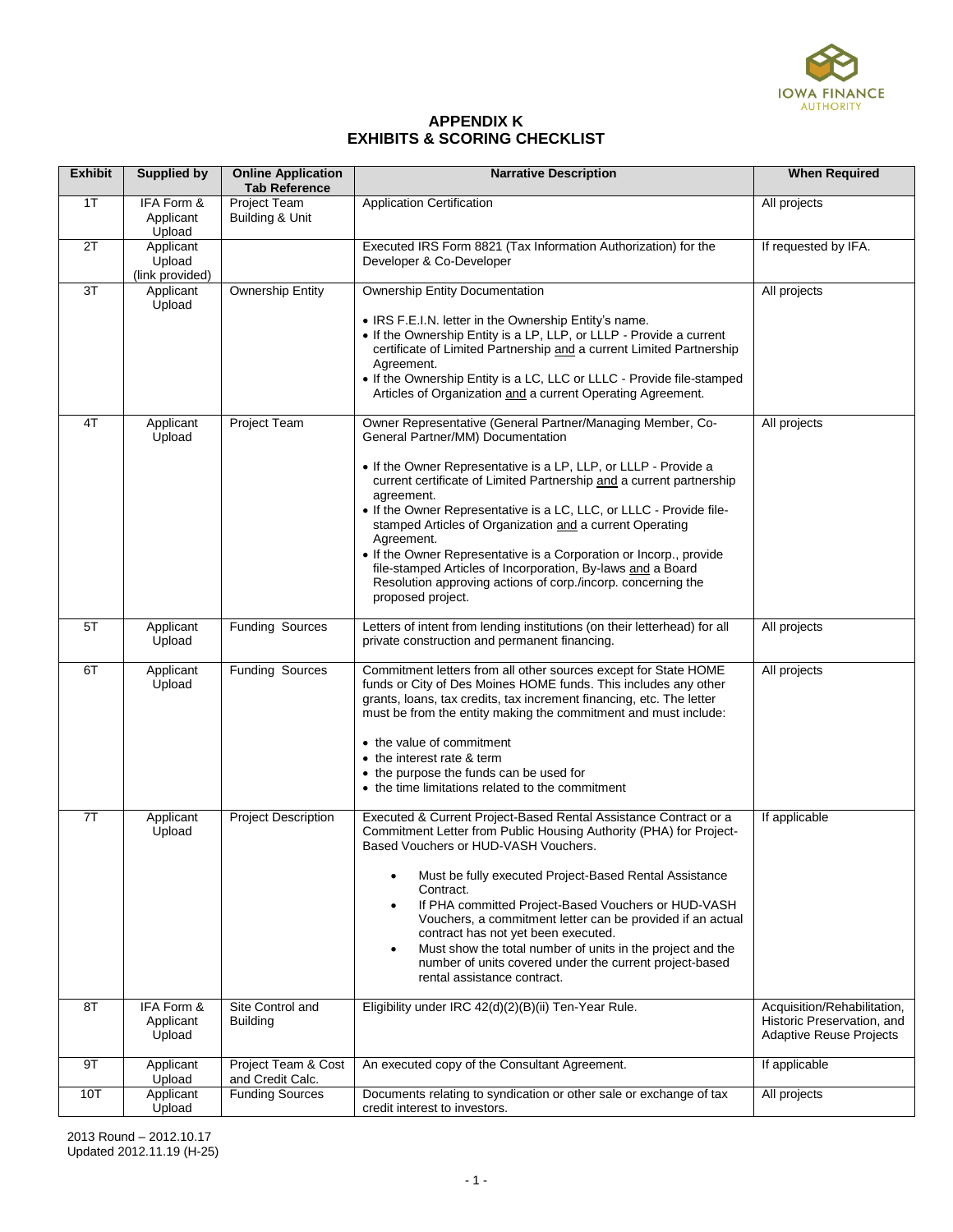| 11T | Applicant<br>Upload               | <b>Building</b>                         | <b>Utility Documentation</b><br>Most recent PHA, HUD, RD or Utility Company documentation<br>showing source of utility calculations.<br>• Circle utility amounts on chart.<br>. If the documentation is over 1 yr. old, provide a statement from the<br>provider confirming that the utility amounts are current.<br>• HUD projects must provide a copy of the most current HUD Rent<br>Schedule.<br>• USDA-Rural Development projects must provide current<br>documentation of RD utility allowance approval.                                                                                                                                                                                                                                             | If a utility allowance is<br>listed in the application.<br>Not required if all utilities<br>are included in rent<br>except for HUD or Rural<br>Development projects<br>must provide a copy of<br>the current HUD Rent<br>Schedule or RD approved<br>utility allowance form. |
|-----|-----------------------------------|-----------------------------------------|------------------------------------------------------------------------------------------------------------------------------------------------------------------------------------------------------------------------------------------------------------------------------------------------------------------------------------------------------------------------------------------------------------------------------------------------------------------------------------------------------------------------------------------------------------------------------------------------------------------------------------------------------------------------------------------------------------------------------------------------------------|-----------------------------------------------------------------------------------------------------------------------------------------------------------------------------------------------------------------------------------------------------------------------------|
| 12T | Applicant<br>Upload               |                                         | Market Study Documentation                                                                                                                                                                                                                                                                                                                                                                                                                                                                                                                                                                                                                                                                                                                                 | 9% projects                                                                                                                                                                                                                                                                 |
|     |                                   |                                         | Applicant may provide previous market study or other information<br>that they want relayed to the Market Study Provider. IFA will accept<br>any information provided from Applicant even if provided by a<br>syndicator or another third party entity.                                                                                                                                                                                                                                                                                                                                                                                                                                                                                                     |                                                                                                                                                                                                                                                                             |
|     |                                   |                                         | Applicant must attach prepared market study.                                                                                                                                                                                                                                                                                                                                                                                                                                                                                                                                                                                                                                                                                                               | 4% projects                                                                                                                                                                                                                                                                 |
| 13T | IFA Form &<br>Applicant<br>Upload | Site Description                        | Relocation Plan<br>If applying for HOME with the LITHC application, the<br>HOME Exhibit H24 is required and not Exhibit 13T. All<br>other LIHTC projects must submit Exhibit 13T as<br>applicable.                                                                                                                                                                                                                                                                                                                                                                                                                                                                                                                                                         | If applicable                                                                                                                                                                                                                                                               |
|     | System<br>Generated               |                                         | Letter notifying the CEO of Local Jurisdiction about the project.                                                                                                                                                                                                                                                                                                                                                                                                                                                                                                                                                                                                                                                                                          | All projects                                                                                                                                                                                                                                                                |
|     | Market Study<br>Provider          |                                         | IFA contracted Market Study                                                                                                                                                                                                                                                                                                                                                                                                                                                                                                                                                                                                                                                                                                                                | 9% projects                                                                                                                                                                                                                                                                 |
| 14T | IFA Form &<br>Applicant<br>Upload | <b>Building</b>                         | Minimum Unit Square Footage Exception Request<br>Must submit to the Tax Credit Manager via email at least<br>$\bullet$<br>ten (10) business days prior the LIHTC Application due<br>date. No late submissions will be accepted.<br>LIHTC Manager will return the Exhibit to the Applicant.<br>$\bullet$<br>If approved, the approved form with the Tax Credit<br>$\bullet$<br>Manager's signature must be uploaded as Exhibit 14T.<br>Provide floor plans for the units subject to Exhibit 14T.<br>٠                                                                                                                                                                                                                                                       | If applicable                                                                                                                                                                                                                                                               |
| 15T | IFA Form &<br>Applicant<br>Upload | <b>Ownership Entity</b><br>Project Team | Authorization of Release of Information & Project Listing<br>15T Required to be completed for each Developer/Co-<br>Developer, General Partner, Management Member and<br>Ownership Interest<br>Must be completed for all states in which any of these<br>$\bullet$<br>entities have previously or currently participated in the<br>LIHTC program, including lowa.<br>Applicant submits to the applicable state agency and will<br>$\bullet$<br>upload copies of the forms sent to each state.<br>Submit only one (1) PDF file of all Exhibit 15T(s).<br>٠                                                                                                                                                                                                  | All projects                                                                                                                                                                                                                                                                |
| 16T | IFA Form &<br>Applicant<br>Upload | <b>Ownership Entity</b><br>Project Team | IRS 8823 and State Non-Compliance Details and Narrative<br>Must be completed and signed by the Developer, General<br>$\bullet$<br>Partner/Co-General Partner, Ownership Interest and/or<br>Management Company identified in the LIHTC application.<br>Must list all IRS form 8823 which were issued against the<br>$\bullet$<br>property in the previous 12 months.<br>Must list all out of compliance IRS Form 8823's issued<br>$\bullet$<br>against all properties in the last 36 months that have not<br>been corrected.<br>Provide to each state agency with Exhibits 15T and 17T<br>$\bullet$<br>and upload a copy of the Exhibit 16T sent to each state<br>agency with the LIHTC application.<br>Submit only one (1) PDF file of all Exhibit 16T(s). | All projects                                                                                                                                                                                                                                                                |
| 17T | IFA Form &<br>Applicant<br>Upload | <b>Ownership Entity</b><br>Project Team | State Agency Performance Questionnaire for LIHTC Program and<br>other State Programs<br>Applicant must send to each state agency along with                                                                                                                                                                                                                                                                                                                                                                                                                                                                                                                                                                                                                | If applicable                                                                                                                                                                                                                                                               |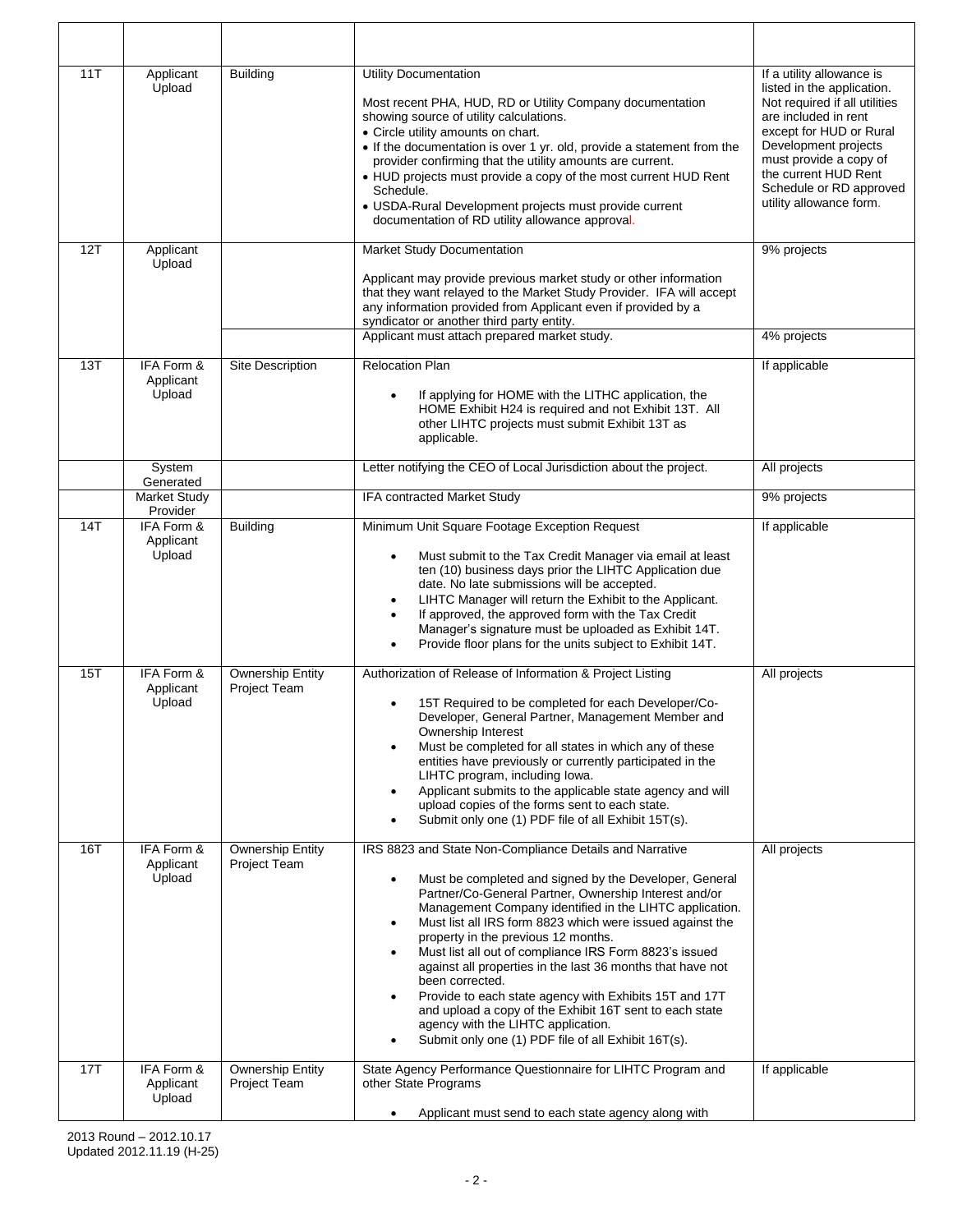|     |                                   |                                 | Exhibits 15T and 16T and upload all copies sent with the<br>LIHTC application.                                                                                                                                                                                                                                                                                                                                                                                                                                                                                                                                                                                                                                                                                                         |                                |
|-----|-----------------------------------|---------------------------------|----------------------------------------------------------------------------------------------------------------------------------------------------------------------------------------------------------------------------------------------------------------------------------------------------------------------------------------------------------------------------------------------------------------------------------------------------------------------------------------------------------------------------------------------------------------------------------------------------------------------------------------------------------------------------------------------------------------------------------------------------------------------------------------|--------------------------------|
| 18T | Applicant<br>Upload               | Developer<br>Project Team       | Financial statements for the past three (3) years<br>$\bullet$<br>Mandatory for all new Developers in Iowa<br>$\bullet$<br>May be requested for any Developer<br>$\bullet$                                                                                                                                                                                                                                                                                                                                                                                                                                                                                                                                                                                                             | All new Developers in<br>lowa  |
| 19T | Applicant<br>Upload               | <b>Project Description</b>      | Documentation that all buildings are located within a 20 mile radius<br>as shown on www.Googlemaps.com using driving directions.                                                                                                                                                                                                                                                                                                                                                                                                                                                                                                                                                                                                                                                       | <b>Scattered Site Projects</b> |
| 1B  | Applicant<br>Upload               | Site Control<br><b>Building</b> | Document(s) evidencing control or ownership of site(s).                                                                                                                                                                                                                                                                                                                                                                                                                                                                                                                                                                                                                                                                                                                                | All projects                   |
| 2B  | Applicant<br>Upload               | Site Control                    | When land/buildings are acquired from an entity or person with an<br>identity of interest.<br>An appraisal by an MAI certified appraiser who is not a related party.<br>(Cannot be over 6 months old from date of the Application.)<br>If not submitted with the LIHTC application, this must be<br>$\bullet$<br>submitted within 30 days of the LIHTC application<br>submission due date. If this is the case, a page must be<br>submitted as Exhibit 2B stating the appraisal will be<br>submitted within 30 days of the LIHTC application<br>submission due date.<br>NOTE - If applying for State HOME, the appraisal is<br>$\bullet$<br>required for land and buildings regardless of an identity of<br>interest.                                                                  | If applicable                  |
| 3B  | Applicant<br>Upload               |                                 | Color photos of project & adjacent property - Submit as one PDF file.<br>Eight photos of each building are required for rehab. &<br>$\bullet$<br>acq./rehab. projects.<br>- Looking at each bldg. from the North, South, East &<br>West.<br>Looking out from each bldg. toward the North, South, East<br>& West.<br>Eight photos are required for each site location for new<br>$\bullet$<br>construction projects.<br>- Looking toward the center of each site from the North,<br>South, East & West.<br>Looking out from the center of each site toward the North,<br>South, East & West.<br>The photo must include the street address, bldg. #, &<br>$\bullet$<br>direction taken. This information can be included on the<br>photo itself, or in the electronic name of the photo. | All projects                   |
| 4B  | Applicant<br>Upload               |                                 | • Legible recent official city map pinpointing the site location(s).<br>Must show the legal address of the property, the names of<br>surrounding streets & any other information important for the site<br>inspection.<br>• A plat map or proposed re-plating map for each site location.<br>• Both are required.                                                                                                                                                                                                                                                                                                                                                                                                                                                                      | All projects                   |
| 5B  | Applicant<br>Upload               |                                 | Site plan clearly listing the following:<br>• Show location and extent of all proposed work<br>• Site dimensions<br>• Easements & setbacks<br>• All buildings (including manager's & accessory buildings)<br>• Parking<br>• Play Area<br>$\bullet$ Pool<br>• Other items (specify)                                                                                                                                                                                                                                                                                                                                                                                                                                                                                                     | All projects                   |
| 6B  | Applicant<br>Upload               | Site Description                | If site or adjoining sites contain any detrimental site characteristics,<br>attach remediation plan and budget to make site suitable.                                                                                                                                                                                                                                                                                                                                                                                                                                                                                                                                                                                                                                                  | If applicable                  |
| 7B  | IFA Form &<br>Applicant<br>Upload | Zoning                          | Proper zoning form completed by City/Municipality<br>Must be fully completed on the top of the form relative to<br>$\bullet$<br>the new ownership entity.<br>Provide primary building address and all other request<br>$\bullet$<br>information specific to the project as requested.                                                                                                                                                                                                                                                                                                                                                                                                                                                                                                  | All projects                   |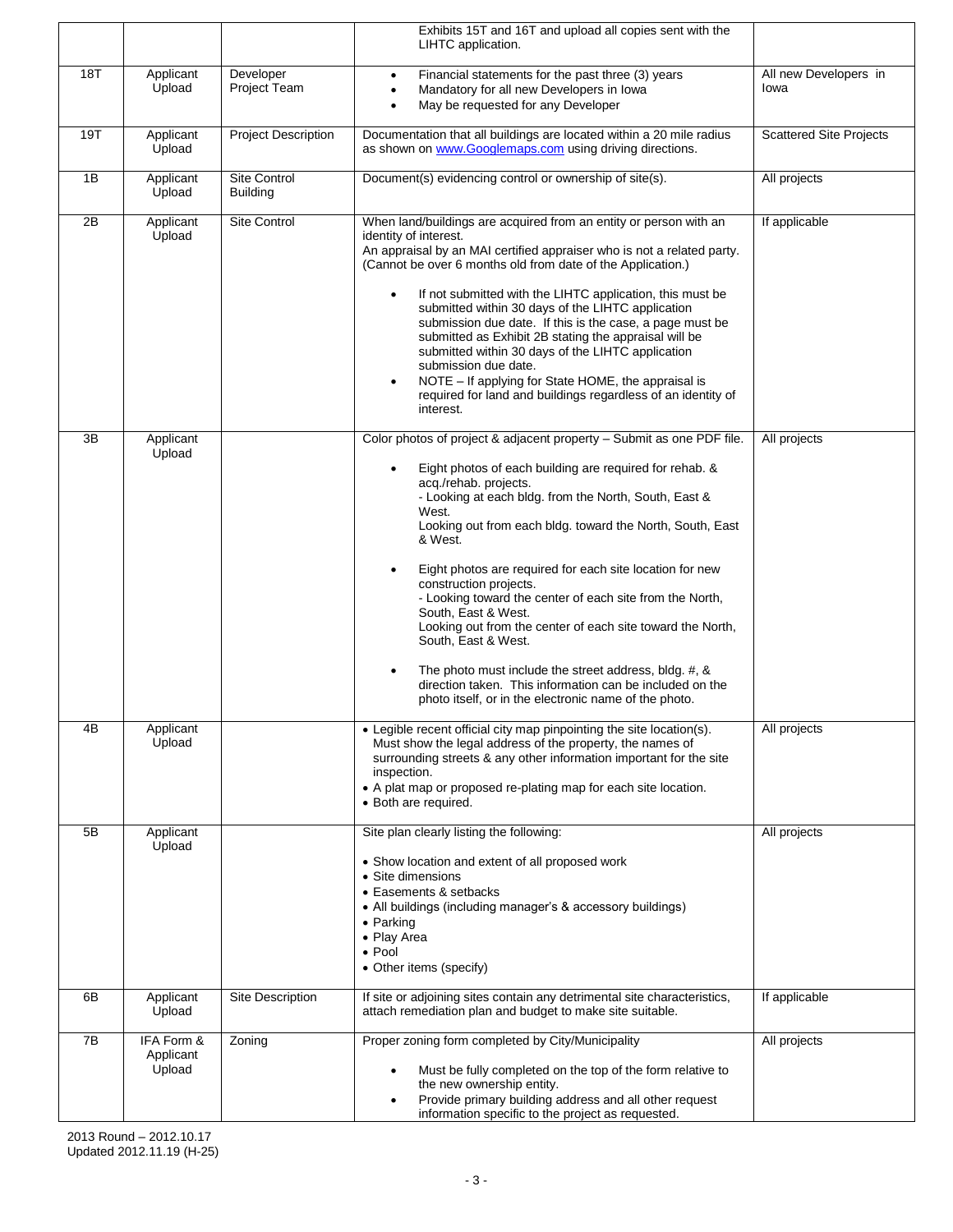| 8B                 | Applicant<br>Upload                         | <b>Building &amp; Unit</b><br>Amenity<br><b>Project Description</b><br>Construction | Plans and Specifications showing all proposed work at a minimum<br>schematic design level of completion. Must clearly list the following<br>information as well:<br>• Label the use of all rooms in the building (i.e. exercise room,<br>computer learning center, manager's office, library, craft room,<br>maintenance room, dining room, etc.)<br>• Label the square footage of each room in the building.<br>• Label all rooms in the units (i.e. bedroom, bathroom, kitchen, living<br>room etc.)<br>• Label the square footage of each unit.<br>May submit up to two (2) PDF files for Exhibit 8B. | All projects                                                                                                                                                                                                                                                                                          |
|--------------------|---------------------------------------------|-------------------------------------------------------------------------------------|----------------------------------------------------------------------------------------------------------------------------------------------------------------------------------------------------------------------------------------------------------------------------------------------------------------------------------------------------------------------------------------------------------------------------------------------------------------------------------------------------------------------------------------------------------------------------------------------------------|-------------------------------------------------------------------------------------------------------------------------------------------------------------------------------------------------------------------------------------------------------------------------------------------------------|
| 9B                 | Applicant<br>Upload                         | Construction                                                                        | Scope of Work<br>Refer to IFA LIHTC QAP, Appendix 1, (I.) for the minimum<br>content requirements that must be addressed in the Scope<br>of Work.<br>Ensure Score of Work content is consistent with<br>$\bullet$<br>Construction Tab and other Applicant information                                                                                                                                                                                                                                                                                                                                    | If applicable                                                                                                                                                                                                                                                                                         |
|                    |                                             |                                                                                     | submitted.                                                                                                                                                                                                                                                                                                                                                                                                                                                                                                                                                                                               |                                                                                                                                                                                                                                                                                                       |
| 10B<br>1SA         | Reserved<br>Applicant<br>Upload             | Project Team                                                                        | Letter from the IRS stating the Nonprofit is a qualified Nonprofit under<br>501(c)3 or 501(c)4<br>Applicant must mark the correct project team member in<br>$\bullet$<br>the online application as the materially participating<br>qualified nonprofit.<br>All required "SA" exhibits must be provided to IFA by the<br>$\bullet$<br>deadline stated in the current Qualified Allocation Plan.                                                                                                                                                                                                           | 9% projects applying for<br>the Nonprofit Set-Aside &<br>those with a materially<br>participating nonprofit<br>entity                                                                                                                                                                                 |
| 2SA                | Applicant<br>Upload<br>(sample<br>provided) | <b>Project Team</b>                                                                 | Attorney's opinion stating that the proposed Nonprofit is legally<br>organized and is eligible to participate. (The opinion must<br>substantially conform with the IFA sample provided.)                                                                                                                                                                                                                                                                                                                                                                                                                 | 9% projects applying for<br>Nonprofit Set-Aside &<br>those with a materially<br>participating nonprofit<br>entity                                                                                                                                                                                     |
| 3SA                | Applicant<br>Upload                         | Project Team                                                                        | • File-stamped Articles of Incorporation that include as a purpose the<br>fostering of low-income (or affordable housing)<br>• Other items that demonstrate satisfaction of the 2-yr. requirement<br>for fostering low-income housing or requirements of 42(h)(5).                                                                                                                                                                                                                                                                                                                                       | 9% projects applying for<br>Nonprofit Set-Aside &<br>those with a materially<br>participating nonprofit<br>entity                                                                                                                                                                                     |
| 4SA                | Applicant<br>Upload                         | <b>Project Team</b>                                                                 | Resume or other documentation that demonstrates the Nonprofit's<br>capacity to materially participate in the operation of the project<br>through the compliance period.                                                                                                                                                                                                                                                                                                                                                                                                                                  | 9% projects applying for<br>Nonprofit Set-Aside &<br>those with a materially<br>participating nonprofit<br>entity                                                                                                                                                                                     |
| 5S <sub>A</sub>    | Applicant<br>Upload                         | <b>Project Team</b>                                                                 | Confirmation of continued IRS status as a qualified Nonprofit under<br>$501(c)(3)$ or $501(c)(4)$ .<br>Submit a print out from the IRS showing the nonprofit<br>$\bullet$<br>entity is still a qualified nonprofit.<br>If the non-profit doesn't show on the IRS website, then all<br>$\bullet$<br>Exhibits must be provided.<br>** This is the only SA exhibit a previously approved nonprofit entity<br>must submit to IFA to continue its approval as a nonprofit entity.<br>www.irs.gov/app/pub-78/                                                                                                  | Applicable ONLY to prior<br>IFA approved Non-profit<br>entities that are re-<br>applying for the Nonprofit<br>Set-Aside or will be a<br>materially participating<br>nonprofit entity in the<br>project<br><b>OR</b><br>A new non-profit that has<br>an IRS letter that is older<br>than 6 months old. |
| 1SA-<br><b>LSP</b> | Applicant<br>Upload                         | Project Team                                                                        | Letter from the IRS stating the Lead Service Provider Nonprofit is a<br>qualified Nonprofit under 501(c)3 or 501(c)4<br>Applicant must mark the correct project team member in<br>$\bullet$<br>the online application as the Lead Service Provider.<br>All required "SA-LSP" exhibits must be provided to IFA by<br>$\bullet$<br>the deadline stated in the current Qualified Allocation Plan.                                                                                                                                                                                                           | Projects with a mandatory<br>team member - Lead<br>Service Provider.<br>(Projects requesting<br>points for Resident<br>Population with Special<br>Needs.                                                                                                                                              |
| 3SA-<br><b>LSP</b> | Applicant<br>Upload                         | Project Team                                                                        | File-stamped Articles of Incorporation that include as a<br>$\bullet$<br>purpose the provision of social services to improve the<br>quality of life of low-income households or Resident<br>Populations with Special Needs<br>Other items that demonstrate satisfaction of the 2-yr.<br>requirement for providing such services in the market area                                                                                                                                                                                                                                                       | Projects with a mandatory<br>team member - Lead<br>Service Provider.<br>(Projects requesting<br>points for Resident<br>Population with Special<br>Needs.                                                                                                                                              |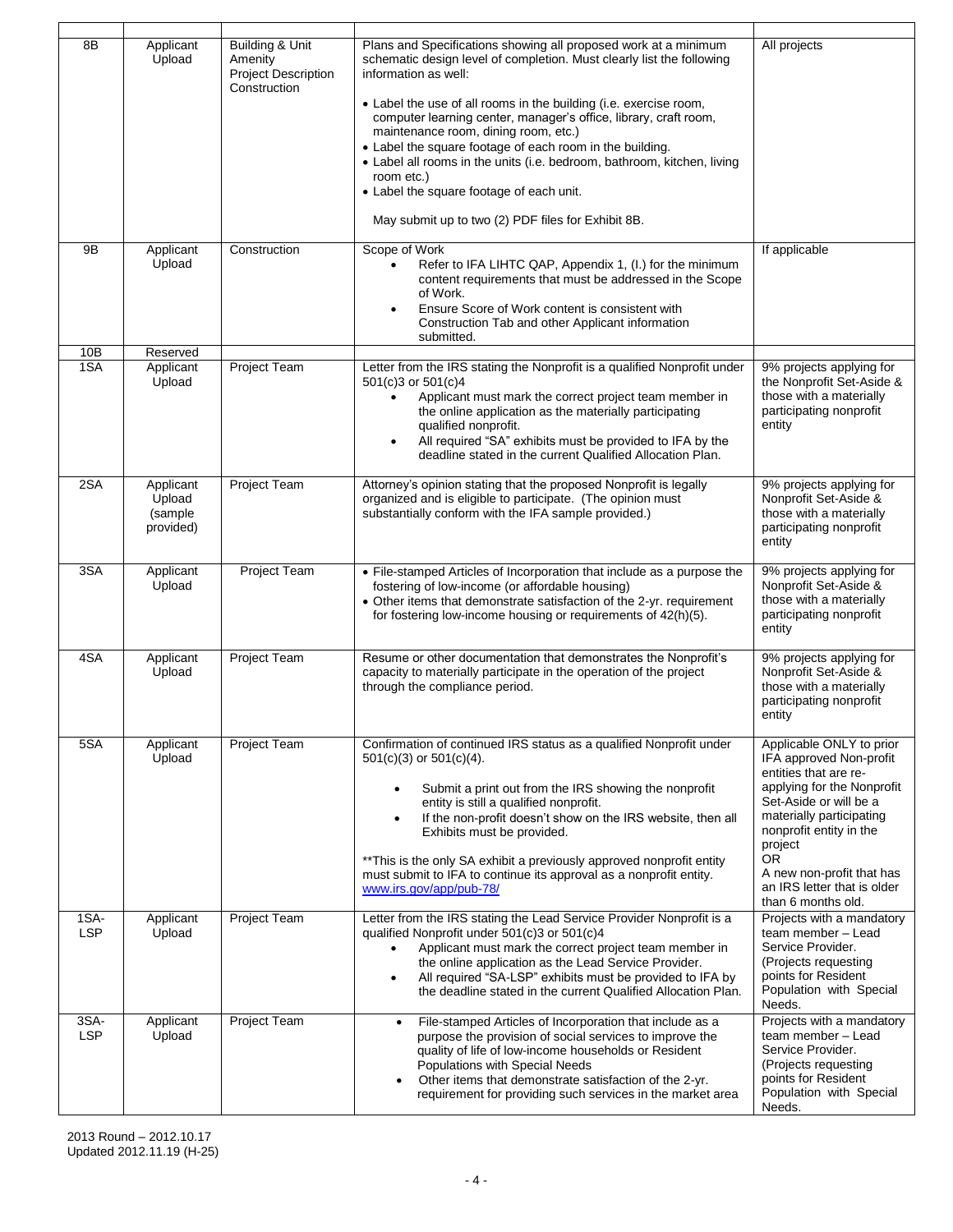| 4SA-<br><b>LSP</b> | Applicant<br>Upload               | <b>Project Team</b>                           | Resume or other documentation that demonstrates the Lead Service<br>Provider Nonprofit's capacity to materially participate in service<br>delivery to tenants through the compliance period.                                                                                                                                                                                                                                                                                                                                                                                                                                                     | Projects with a mandatory<br>team member - Lead<br>Service Provider.<br>(Projects requesting<br>points for Resident<br>Population with Special<br>Needs. |
|--------------------|-----------------------------------|-----------------------------------------------|--------------------------------------------------------------------------------------------------------------------------------------------------------------------------------------------------------------------------------------------------------------------------------------------------------------------------------------------------------------------------------------------------------------------------------------------------------------------------------------------------------------------------------------------------------------------------------------------------------------------------------------------------|----------------------------------------------------------------------------------------------------------------------------------------------------------|
|                    | Online App.                       | Building & Unit                               | QAP Part A, Section 6, Resident Profile, Category 1 -<br>Serves Lowest Income Residents (0 to 20 points)                                                                                                                                                                                                                                                                                                                                                                                                                                                                                                                                         | If applicable                                                                                                                                            |
|                    |                                   |                                               | This category is not available to an Applicant that elects points in<br>Building Characteristics-Category 3, "Projects that are Subsidized<br>Project-Based Rental Assistance Projects."                                                                                                                                                                                                                                                                                                                                                                                                                                                         |                                                                                                                                                          |
|                    | Online App.                       | Building & Unit                               | QAP Part A, Section 6, Resident Profile, Category 2 -<br>Mixed Income Incentive (0 to 25 points)                                                                                                                                                                                                                                                                                                                                                                                                                                                                                                                                                 | If applicable                                                                                                                                            |
|                    |                                   |                                               | Projects that provide market rate units (on-site staff units<br>$\bullet$<br>can't be included for points) may receive 1 point for each<br>full 1% of the units<br>(20 pts. maximum)<br>If Project is providing market rate units and is also serving<br>$\bullet$<br>30% AMGI qualified tenants, may receive 1 point for each<br>full 1% of the units at 30% AMGI (5 pts. maximum)                                                                                                                                                                                                                                                              |                                                                                                                                                          |
|                    |                                   |                                               | In order to receive points, Applicant must commit to<br>$\bullet$<br>providing market rate units first and then elect to provide<br>30% units.                                                                                                                                                                                                                                                                                                                                                                                                                                                                                                   |                                                                                                                                                          |
|                    |                                   |                                               | This category is not available to an Applicant that elects points in<br>Building Characteristics-Category 3, "Projects that are Subsidized<br>Project-Based Rental Assistance Projects."                                                                                                                                                                                                                                                                                                                                                                                                                                                         |                                                                                                                                                          |
| 1S                 | IFA Form &<br>Applicant<br>Upload | Project Description &<br><b>Special Needs</b> | QAP Part A, Section 6, Resident Profile, Category 3 -<br>Resident Populations with Special Needs (0 to 20 points)                                                                                                                                                                                                                                                                                                                                                                                                                                                                                                                                | If applicable                                                                                                                                            |
|                    |                                   |                                               | Must submit IFA Form Exhibit 1S and all required<br>$\bullet$<br>attachments as one pdf file to IFA and complete the<br>required resident populations with Special Needs and<br>Affordable Assisted Living questions on the project<br>description tab as well as the special needs tab in the<br>online application.<br>Points calculated on percentage of total project units in<br>$\bullet$<br>which the Owner will give preference in tenant selection to<br>Resident Populations with Special Needs.<br>To receive points, services must be actively linked to the<br>$\bullet$<br>Project, not simply provided to the community at-large. |                                                                                                                                                          |
| 1S-AAL             | IFA Form &<br>Applicant<br>Upload | Project Description &<br><b>Special Needs</b> | QAP Part A, Section 6, Resident Profile, Category 3 -<br>Resident Population with Special Needs<br>Provide Exhibit 1S-AAL of an Affordable Assisted Living<br>$\bullet$<br>Facility Project. Exhibit 1S would not have to be provided<br>in this situation - just 1S-AAL.                                                                                                                                                                                                                                                                                                                                                                        | Affordable Assisted Living<br><b>Facility Projects</b>                                                                                                   |
| 2S                 | IFA Form &<br>Applicant<br>Upload | <b>Project Description</b>                    | QAP Part A, Section 6, Resident Profile, Category 4 -<br>Provides an Opportunity for Homeownership (50 points)                                                                                                                                                                                                                                                                                                                                                                                                                                                                                                                                   | If applicable                                                                                                                                            |
|                    |                                   |                                               | Submit Exhibits A-C shown in Appendix G.<br>This category is not available to an Applicant that elects points in<br>Resident Profile, Category 6, "Waives Right to a Qualified Contract."                                                                                                                                                                                                                                                                                                                                                                                                                                                        |                                                                                                                                                          |
|                    | Online App.                       | <b>Project Description</b>                    | QAP Part A, Section 6, Resident Profile, Category 5 -<br>Rent Reasonableness (20 points)                                                                                                                                                                                                                                                                                                                                                                                                                                                                                                                                                         | If applicable                                                                                                                                            |
|                    |                                   |                                               | This category is not available to an Applicant whose project has a<br>Project with a HUD Project-Based Rental Assistance Contract.                                                                                                                                                                                                                                                                                                                                                                                                                                                                                                               |                                                                                                                                                          |
|                    | Online App.                       | <b>Project Description</b>                    | QAP Part A, Section 6, Resident Profile, Category 6 -<br><b>Waives Right to Qualified Contract (50 points)</b>                                                                                                                                                                                                                                                                                                                                                                                                                                                                                                                                   | If applicable                                                                                                                                            |
|                    |                                   |                                               | This category is not available to an Applicant that elects points in<br>Resident Profile - Category 4, "Provides an Opportunity for<br>Homeownership."                                                                                                                                                                                                                                                                                                                                                                                                                                                                                           |                                                                                                                                                          |
| 3S                 | Applicant<br>Upload               | <b>Project Description</b>                    | QAP Part A, Section 6, Location, Category 1 -<br>Location Near Services (0 to 15 points)                                                                                                                                                                                                                                                                                                                                                                                                                                                                                                                                                         | If applicable                                                                                                                                            |
|                    |                                   |                                               | Full Service Grocery Store (5 pts.)                                                                                                                                                                                                                                                                                                                                                                                                                                                                                                                                                                                                              |                                                                                                                                                          |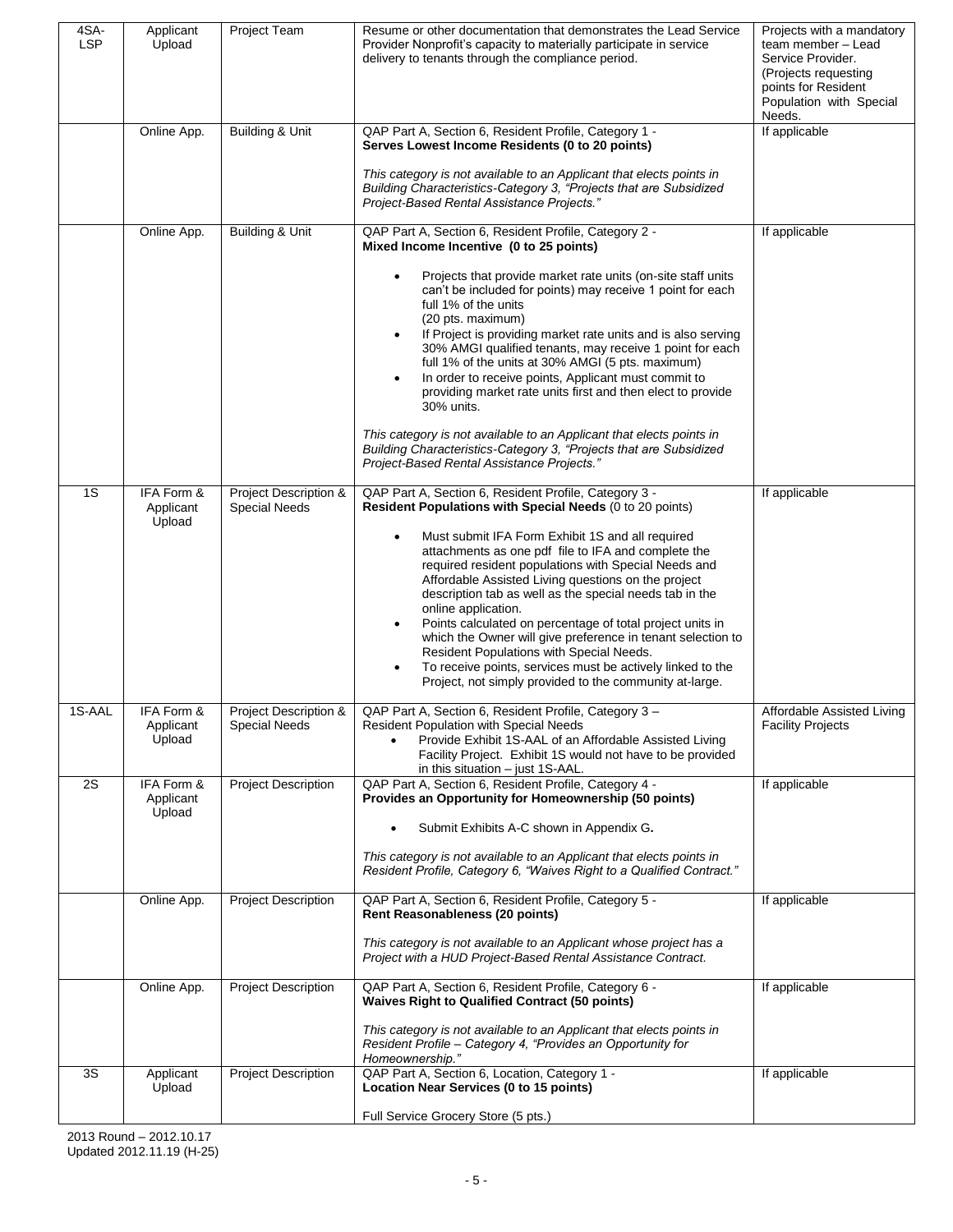|    |                                   |                                          | School (Family project only) (5 pts.)<br>Senior Center (Older Person projects only) (5 pts.)<br>Medical services (5 pts.)<br>For each category in which points are sought, Applicants will mark<br>the applicable boxes in the Project Description Tab of the online<br>application and then provide the required documentation:<br>The specific name & address of the Full-Service Grocery Store,<br>School, Senior Center, or Medical Service Facility must be<br>provided.<br>Google Map printout verifying each applicable Service is 1.0<br>miles or less from the project primary address(es) listed in the<br>application. Must submit a separate Google map print out for<br>each service in which points are being requested for.<br>If the Google map doesn't show the project, PRIOR to submission<br>of the LIHTC application, request approval via email from LIHTC<br>Manager to submit alternative map. Will be required to submit<br>proof and explanation with Exhibit 3S as well as LIHTC<br>Manager's approval.<br>If scattered site project, each building address at each site must<br>meet the criteria to receive points.<br>www.Googlemaps.com |                |
|----|-----------------------------------|------------------------------------------|------------------------------------------------------------------------------------------------------------------------------------------------------------------------------------------------------------------------------------------------------------------------------------------------------------------------------------------------------------------------------------------------------------------------------------------------------------------------------------------------------------------------------------------------------------------------------------------------------------------------------------------------------------------------------------------------------------------------------------------------------------------------------------------------------------------------------------------------------------------------------------------------------------------------------------------------------------------------------------------------------------------------------------------------------------------------------------------------------------------------------------------------------------------------|----------------|
| 4S | IFA Form &<br>Applicant<br>Upload | <b>Project Description</b>               | QAP Part A, Section 6, Location, Category 2- Great Places<br>(5 points)<br>Upload fully completed Exhibit 4S.                                                                                                                                                                                                                                                                                                                                                                                                                                                                                                                                                                                                                                                                                                                                                                                                                                                                                                                                                                                                                                                          | If applicable  |
|    |                                   |                                          |                                                                                                                                                                                                                                                                                                                                                                                                                                                                                                                                                                                                                                                                                                                                                                                                                                                                                                                                                                                                                                                                                                                                                                        |                |
| 5S | IFA Form &<br>Applicant<br>Upload | <b>Funding Sources</b>                   | QAP Part A, Section 6, Location, Category 3 -<br>Local Government Contribution (0 to 50 points)<br>Must be completed by the Government Entity or Political<br>Subdivision.<br>Information entered into the Funding Source Tab of the<br>online application must match Exhibit 5S.<br>5 points for a Government Entity or Political Subdivision<br>contribution of one percent (1%) derived from federal or<br>local resources, of the Total Project Costs. Refer to QAP<br>Section 6, Location, Category 3.<br>5 points for each full one percent (1%) of the Total Project<br>Costs (45 point maximum) for a Government Entity or<br>Political Subdivision contribution of one percent (1%), not<br>derived from ay federal resource, of the Total Project<br>Costs. Refer to QAP Section 6, Location, Category 3.                                                                                                                                                                                                                                                                                                                                                    | If applicable  |
|    | Online App.                       | <b>Funding Sources</b>                   | QAP Part A, Section 6, Location, Category 4 -<br>Developer or Owner Contribution (0 to 5 points)<br>1 point for each full one percent (1%) of the Total Project<br>Costs<br>Contribution must be $cash$ ( $$$ ) to receive points under this<br>category. A deferred developer fee is not a cash<br>contribution.                                                                                                                                                                                                                                                                                                                                                                                                                                                                                                                                                                                                                                                                                                                                                                                                                                                      | If applicable  |
|    | Online App.                       | <b>Building</b>                          | QAP, Part A, Section 6, Location, Category 4 -<br>Underserved County (0 to 5 points)<br>Points will be calculated by the software for all Projects<br>that are located in a county that hasn't received an award<br>of Low Income Housing Tax Credits in the last three (3)<br>years.                                                                                                                                                                                                                                                                                                                                                                                                                                                                                                                                                                                                                                                                                                                                                                                                                                                                                  | All applicants |
|    | Online App.                       | <b>Project Amenities</b><br>Construction | QAP Part A, Section 6, Building Characteristics, Category 1 -<br>Market Appeal (0 to 35 points)<br>Health and wellness program on-site (0 to 10 pts.)<br>$\bullet$<br>In-unit microwave (5 pts.)<br>In unit laundry space with washer and dryer hook-ups<br>$(5 \text{ pts.})$<br>Security System (0 to 15 pts.)<br>Video Security System (5 pts.)<br>⋗<br>Monitored Video Security System (10 pts.)<br>➤<br>Medial Alert System (Elderly Projects Only)<br>➤<br>$(5$ pts.)                                                                                                                                                                                                                                                                                                                                                                                                                                                                                                                                                                                                                                                                                            | If applicable  |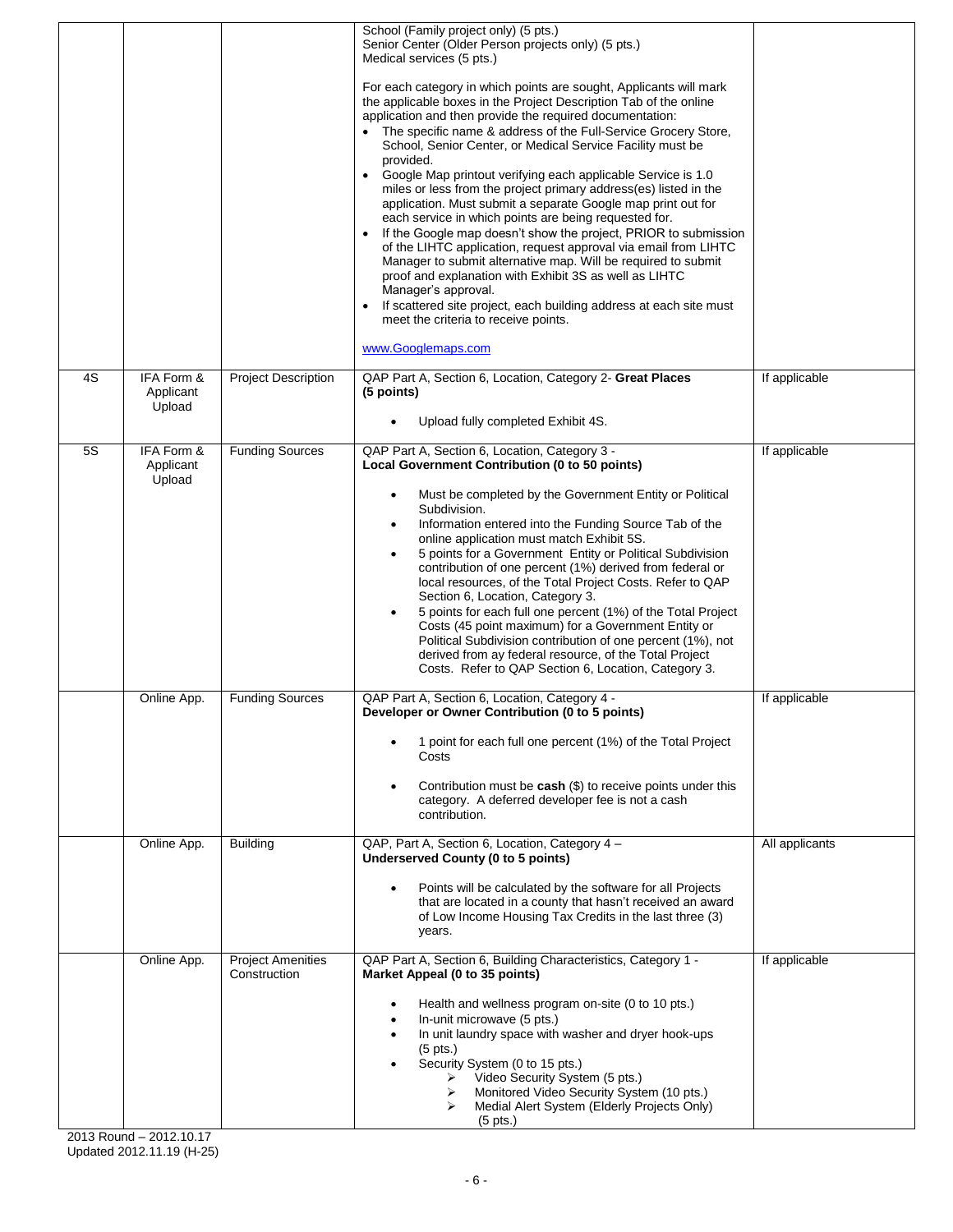|    |                     |                                          | All of the above must be provided and maintained at the<br>$\bullet$<br>cost of the Project Ownership.                                                                                                                                                                                                                                                                                                                                                                                                                                                                                                                                                                                                                                                                                                                                                                                                                                                                                                                                                                                                                                                                                                                                       |               |
|----|---------------------|------------------------------------------|----------------------------------------------------------------------------------------------------------------------------------------------------------------------------------------------------------------------------------------------------------------------------------------------------------------------------------------------------------------------------------------------------------------------------------------------------------------------------------------------------------------------------------------------------------------------------------------------------------------------------------------------------------------------------------------------------------------------------------------------------------------------------------------------------------------------------------------------------------------------------------------------------------------------------------------------------------------------------------------------------------------------------------------------------------------------------------------------------------------------------------------------------------------------------------------------------------------------------------------------|---------------|
| 6S | Applicant<br>Upload | <b>Project Description</b>               | QAP Part A, Section 6, Building Characteristics, Category 2 -<br>Projects with Historical Significance (10 points)<br>Provide documentation demonstrating that the entire<br>$\bullet$<br>project is listed on the National Register of Historic Places<br>or is determined to be eligible for the National Register by<br>the State Historic Preservation Officer.                                                                                                                                                                                                                                                                                                                                                                                                                                                                                                                                                                                                                                                                                                                                                                                                                                                                          | If applicable |
| 7S | Applicant<br>Upload | <b>Project Description</b>               | QAP Part A, Section 6, Building Characteristics, Category 3 -<br>Projects that are Subsidized Project-Based Rental Assistance or<br>HUD-VASH Voucher Projects (0 to 40 points)<br>Provide current, executed project-based rental assistance contract or<br>a commitment letter from the Public Housing Authority (PHA) stating<br>the number of project-based vouchers or HUD-VASH Vouchers<br>committed to the project.<br>Project-Based Rental Assistance Contract:<br>At least 50% of the Units $= 20$ pts.<br>$\bullet$<br>At least 75 of the Units $=$ 30 pts.<br>$\bullet$<br>100% of the units $=$ 40 pts.<br><b>HUD-VASH Vouchers</b><br>At least 5% of the total project units $= 8$ pts.<br>$\bullet$<br>At least 10% of the total project units $=$ 16 pts.<br>٠<br>At least 15% of the total project units $= 24$ pts.<br>At least 20% of the total project units $=$ 32 pts.<br>$\bullet$<br>At least 25% of the total project units $=$ 40 pts.<br>$\bullet$<br>This category is not available to an Applicant that elects points in<br>Resident Profile, Category 1, "Serves Lowest Income Residents" or<br>Resident Profile, Category 2, "Mixed Income Incentive."                                                           | If applicable |
|    | Online App.         | Construction<br><b>Project Amenities</b> | QAP Part A, Section 6, Building Characteristics, Category 4 -<br><b>Construction/Unit Characteristics (0 to 20 points)</b><br>Exterior construction: durability (0 to 8 pts.)<br>٠<br>Doors (2 pts.)<br>$\bullet$<br>Window sills (2 pts.)<br>$\bullet$<br>Main Entrance areas OR covered entry and storm door-<br>unit main entrance to the exterior with a minimum depth<br>and width of coverage 4 feet X 4 feet (2 pts.)<br>Storage units (6 pts.)                                                                                                                                                                                                                                                                                                                                                                                                                                                                                                                                                                                                                                                                                                                                                                                       | If applicable |
|    | Online App.         | <b>Building &amp; Unit</b>               | QAP Part A, Section 6, Building Characteristics, Category 5 -<br>Olmstead Goals (0 to 27 points)<br><b>Fully Handicapped Accessible Units (0 to 15 pts.)</b><br>Exhibit 1T requires the Architect to certify and acknowledge the<br>Owner's election to provide a specific percentage of the Low-Income<br>Units as fully handicapped accessible.<br>At least (25%) of the LIHTC units are fully handicapped<br>$\bullet$<br>accessible (not adaptable) (5 pts.)<br>At least (50%) of the LIHTC units are fully handicapped<br>$\bullet$<br>accessible (not adaptable) (10 pts.)<br>At least (75%) of the LIHTC units are fully handicapped<br>$\bullet$<br>accessible (not adaptable) (15 pts.)<br>At least 50% of the fully handicapped accessible units<br>$\bullet$<br>designated for this scoring category will be two, three, or<br>four bedroom units. (10 pts.)<br>Mental Health First Aid Training or Olmstead Consumer Task Force<br>Approved Disability Awareness Training Program (2 pts.)<br>All on site property management staff must complete a<br>Mental Health First Aid training approved by the Iowa Dept.<br>of Human Services and/or an Olmstead Consumer<br>Taskforce approved disability awareness training program, | If applicable |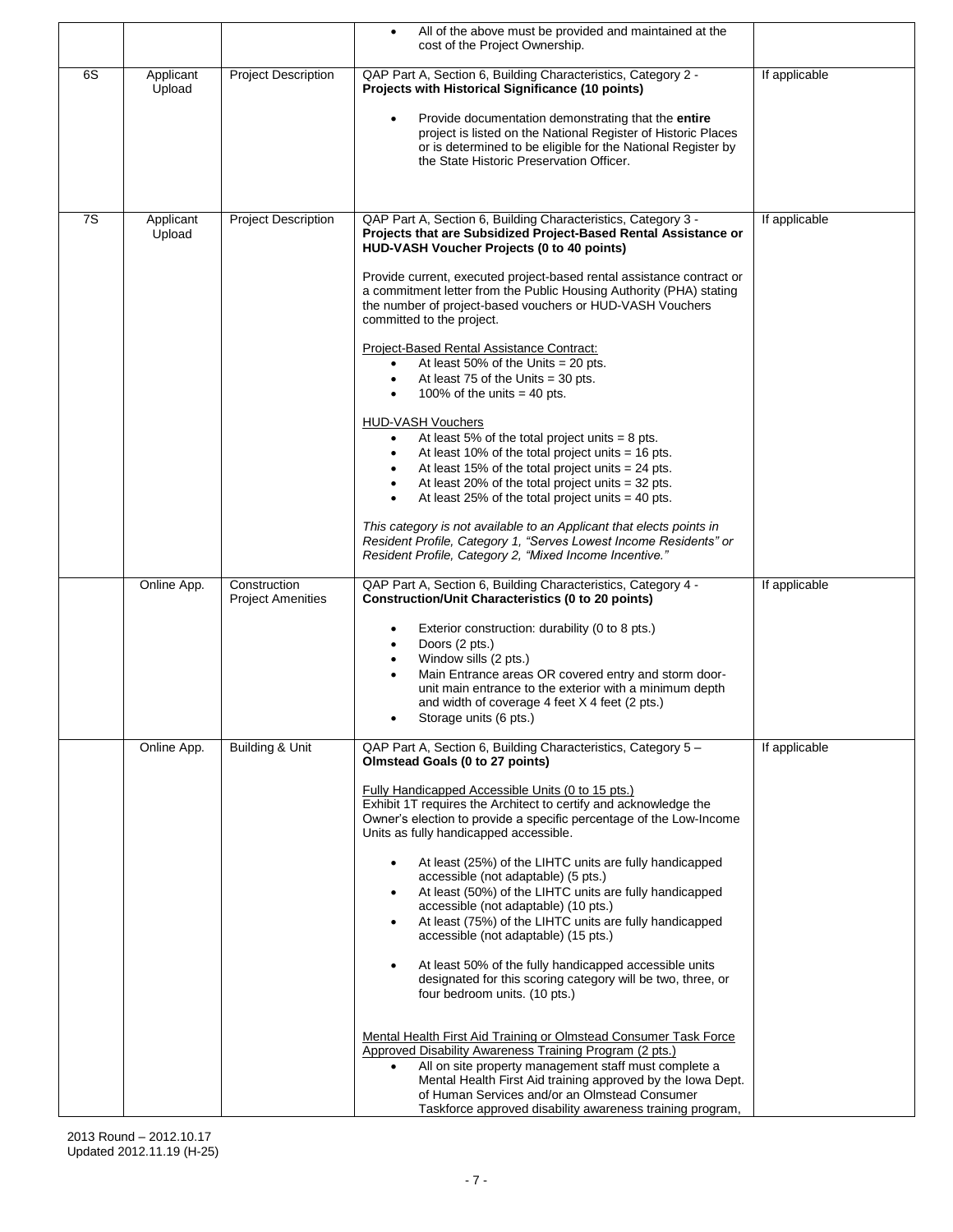|           |                                   |                                                | such as may be offered by a Center for Independent<br>Living.<br>Visitable Units (0 to 8 points)<br>Exhibit 1T requires the Architect to certify and acknowledge the<br>Owner's election to provide a specific percentage of the Low-Income<br>Units as visitable units.<br>25% of the LIHTC units are visitable $= 2$ pts.<br>$\bullet$<br>50% of the LIHTC units are visitable $=$ 4 pts.<br>$\bullet$<br>75% of the LIHTC units are visitable = $6$ pts.<br>100% of the LIHTC units are visitable = 8 pts.<br>$\bullet$<br>Points for creating Visitable units are not available to an Applicant<br>electing points under the Handicapped Accessible section of this<br>category.                                                                                                                                                                                                                                                                                                                                                                                                                                                                                                                                                                                                |               |
|-----------|-----------------------------------|------------------------------------------------|-------------------------------------------------------------------------------------------------------------------------------------------------------------------------------------------------------------------------------------------------------------------------------------------------------------------------------------------------------------------------------------------------------------------------------------------------------------------------------------------------------------------------------------------------------------------------------------------------------------------------------------------------------------------------------------------------------------------------------------------------------------------------------------------------------------------------------------------------------------------------------------------------------------------------------------------------------------------------------------------------------------------------------------------------------------------------------------------------------------------------------------------------------------------------------------------------------------------------------------------------------------------------------------|---------------|
| 8S        | Applicant<br>Upload               | <b>Project Description</b>                     | QAP Part A, Section 6, Building Characteristics, Category 6 -<br><b>Readiness to Proceed (15 points)</b><br>(Category 6 total points 0 to 35)<br>Capital Needs Assessment - Must provide a complete Capital Needs<br>Assessment. See description in QAP Appendix 1.<br>Applicant must mark the applicable box in the online<br>$\bullet$<br>application.                                                                                                                                                                                                                                                                                                                                                                                                                                                                                                                                                                                                                                                                                                                                                                                                                                                                                                                            | If applicable |
| <b>9S</b> | IFA Form &<br>Applicant<br>Upload | <b>Project Description</b><br>Site Description | QAP Part A, Section 6, Building Characteristics, Category 6 -<br><b>Readiness to Proceed (10 points)</b><br>(Category 6 total points 0 to 35)<br>Utilities - A completed IFA form from each utility company<br>demonstrating that the required utilities are already available at the<br>Project site, they are adequately sized for the Project, and no<br>extensions are needed.<br>Applicant must mark the applicable box in the online<br>$\bullet$<br>application.                                                                                                                                                                                                                                                                                                                                                                                                                                                                                                                                                                                                                                                                                                                                                                                                             | If applicable |
| 10S       | IFA Form &<br>Applicant<br>Upload | <b>Project Description</b><br>Site Description | QAP Part A, Section 6, Building Characteristics, Category 6 -<br><b>Readiness to Proceed (10 points)</b><br>(Category 6 total points 0 to 35)<br>Paved Road - A completed IFA form from the municipality that<br>demonstrates that the Project has direct contiguous access to an<br>existing paved road with no extensions needed.<br>Applicant must mark the applicable box in the online<br>$\bullet$<br>application.                                                                                                                                                                                                                                                                                                                                                                                                                                                                                                                                                                                                                                                                                                                                                                                                                                                            | If applicable |
| 11S       | IFA Form &<br>Applicant<br>Upload | <b>Project Description</b><br>Zoning           | QAP Part A, Section 6, Building Characteristics, Category 6 -<br>Readiness to Proceed (15 points.)<br>(Category 6 total points 0 to 35)<br>Zoning - A completed IFA form providing evidence that the project<br>site is properly zoned for it proposed use.                                                                                                                                                                                                                                                                                                                                                                                                                                                                                                                                                                                                                                                                                                                                                                                                                                                                                                                                                                                                                         | If applicable |
|           | Online App.                       | <b>Project Description</b>                     | QAP Part A, Section 6, Building Characteristics, Category 7 -<br>Impact on Environment (0 to 10 points)<br>All interior paints and primers comply with Green Seal<br>standards for low VOC limits. (2 pts.)<br>All adhesives comply with Rule 1168 of the South Coast<br>Air Quality Management District. All caulks and sealants<br>comply with Regulation 8, Rule 51 of the Bay Area Air<br>Quality Management District. (2 pts.)<br>Implement and enforcement of a "no-smoking" policy in all<br>$\bullet$<br>common and individual living areas of all buildings. The<br>common area doesn't include the public areas of the<br>exterior grounds of the building for this policy. Projects that<br>have HUD financing or HUD subsidy are not eligible.<br>$(2 \text{ pts.})$<br>Water heaters have a minimum energy factor (EF) of .61<br>$\bullet$<br>for tank type gas, .93 for tank-type electric, or shall be<br>tank-less water heaters .98 efficient. (2 pts.)<br>Water conserving measures: Toilets are high efficiency<br>WaterSense toilets that use 1.28 gallons per flush or less;<br>faucet aerators use 1.5 gallons per minute or less in<br>kitchens and 1.0 gallons per minute or less in bathrooms;<br>showerheads use 1.5 gallons per minute or less. (2 pts.) | If applicable |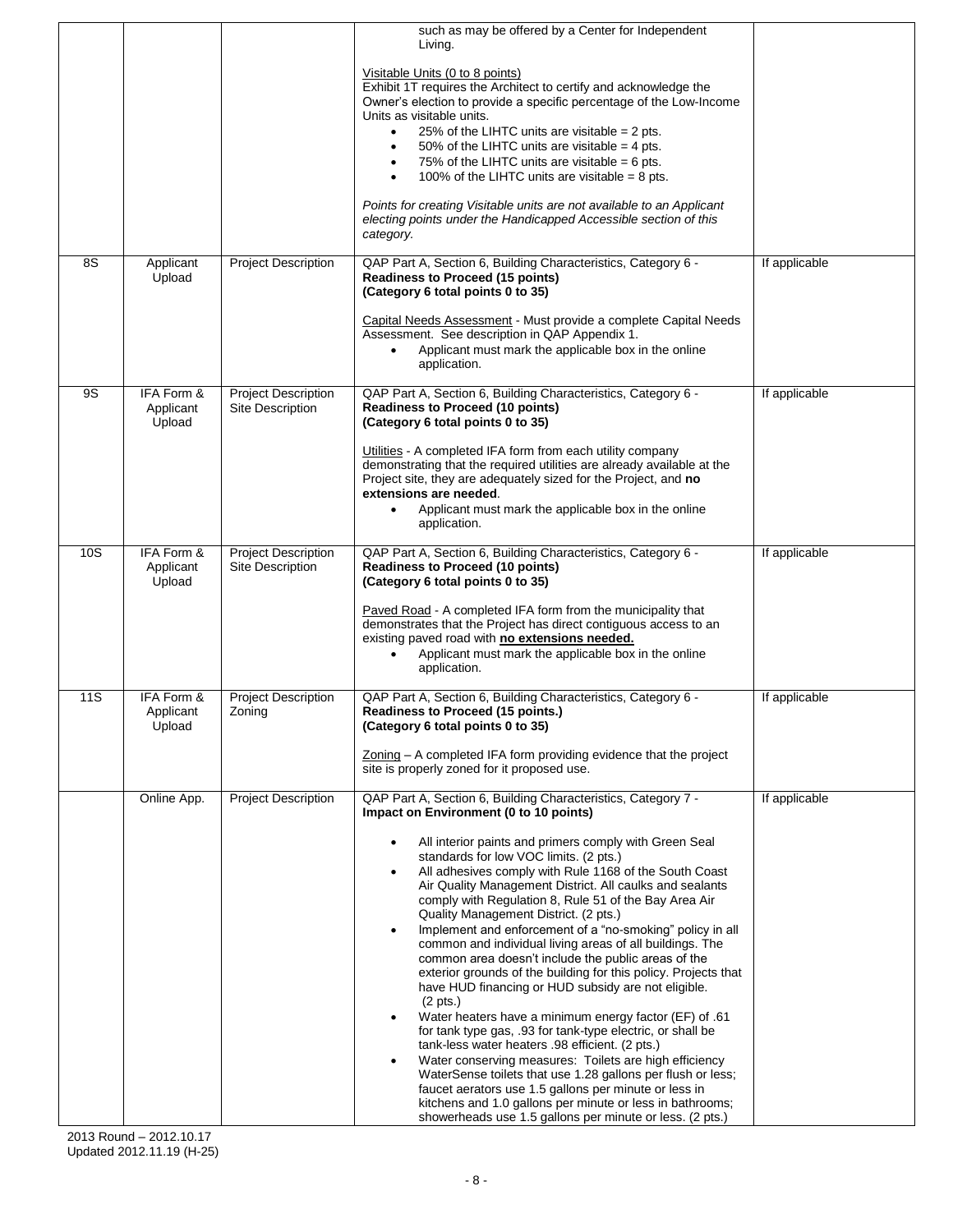|            | Online App.                       | <b>Project Description</b>             | QAP Part A, Section 6, Building Characteristics, Category 8 -<br><b>Energy Efficiency (20 points)</b>                                                                                                                                                                                                                                                                                                                                                                                                                          | If applicable |
|------------|-----------------------------------|----------------------------------------|--------------------------------------------------------------------------------------------------------------------------------------------------------------------------------------------------------------------------------------------------------------------------------------------------------------------------------------------------------------------------------------------------------------------------------------------------------------------------------------------------------------------------------|---------------|
|            |                                   |                                        | New Construction<br>HERS Index of 74 or less (10 pts.)<br>$\bullet$<br>HERS Index of 68 or less (20 pts.)                                                                                                                                                                                                                                                                                                                                                                                                                      |               |
|            |                                   |                                        | <b>Existing Structures</b><br>IECC exceeded by 8% or more (10 pts.)<br>$\bullet$<br>IECC exceeded by 15% or more (20 pts.)<br>$\bullet$                                                                                                                                                                                                                                                                                                                                                                                        |               |
|            |                                   |                                        | Note: If Applicant elects and receives points for this category, the<br>lower HERS Index must be met before an IRS form 8609 will be<br>issued. If IECC, the higher must be met prior to issuance of IRS form<br>8609.                                                                                                                                                                                                                                                                                                         |               |
|            | Online App.                       | <b>Ownership Entity</b>                | QAP Part A, Section 6, Other, Category 1 -<br>Final Title Guaranty Certificate on the real estate of the project<br>$(10$ points)                                                                                                                                                                                                                                                                                                                                                                                              | If applicable |
|            |                                   |                                        | QAP Part A, Section 6, Other, Category 2 - RESERVED                                                                                                                                                                                                                                                                                                                                                                                                                                                                            |               |
|            | Online<br>Application             | Project Team<br><b>Funding Sources</b> | QAP Part A, Section 6, Other - Category 3 -<br>Qualified Development Team Experience/Efficiency (0 to 15<br>points)                                                                                                                                                                                                                                                                                                                                                                                                            | If applicable |
|            |                                   |                                        | On-line software will calculate points based upon entry of information<br>in the Application.                                                                                                                                                                                                                                                                                                                                                                                                                                  |               |
|            |                                   |                                        | Ten (10) or more years of Section 42 experience by a<br>$\bullet$<br>Developer, Managing Member, or General Partner and has<br>completed at least one (1) LIHTC Project through issuance<br>of IRS form 8609 within the last five (5) years<br>(10 pts. - all or nothing)<br>For remaining 5 points refer to Exhibit 14S.                                                                                                                                                                                                      |               |
|            |                                   |                                        |                                                                                                                                                                                                                                                                                                                                                                                                                                                                                                                                |               |
|            | Online<br>Application             | Cost and Credit<br>Calc.               | QAP Part A, Section 6, Other - Category 4<br>Reduced Developer Fee (0 to 30 points)                                                                                                                                                                                                                                                                                                                                                                                                                                            | If applicable |
|            |                                   |                                        | 5 points for each full one (1%) reduction in Developer fee<br>below the maximum allowed by 2013 QAP Section 4.6.1.<br><b>Examples</b><br>(1). If the project is new construction and includes 50 units, a full 1%<br>reduction means lowering the percentage on the first 36 units from<br>14% to 13% AND lowering the percentage on the remaining 14 units<br>from 12% to 11%.                                                                                                                                                |               |
|            |                                   |                                        | (2). If the project is acquisition/rehabilitation, a full 1% reduction<br>means lowering the percentage on the rehabilitation portion from<br>16% to 15% AND lowering the percentage on the acquisition portion<br>from 8% to 7%.                                                                                                                                                                                                                                                                                              |               |
|            | Online<br>Application             | Cost and Credit<br>Calc.               | QAP Part A, Section 6, Other - Category 5<br>Project Costs (0 to 5 points)                                                                                                                                                                                                                                                                                                                                                                                                                                                     | If Applicable |
|            |                                   |                                        | New Construction projects where the percentage of<br>construction costs to total project costs is 67% or higher.<br>$(5$ pts.).<br>Acquisition/Rehabilitation, Rehabilitation, and Historic<br>Rehabilitation projects where the percentage of<br>construction costs to total project costs is 50% or higher.<br>$(5$ pts.)                                                                                                                                                                                                    |               |
| <b>12S</b> |                                   |                                        | <b>RESERVED</b>                                                                                                                                                                                                                                                                                                                                                                                                                                                                                                                |               |
| 13S        |                                   |                                        | <b>RESERVED</b>                                                                                                                                                                                                                                                                                                                                                                                                                                                                                                                |               |
| 14S        | IFA Form &<br>Applicant<br>Upload |                                        | QAP Part A, Section 6, Other, Category 3 -<br>Development Team Experience/Efficiency - Developer Third<br>Party Equity Investment Closing Confirmation 2009-2012 within<br>9 months of the tax credit award (3 points)<br>(Category 3 total points 0 to 18 points - see above)<br>Provide IFA required form, Exhibit 14S, completed and<br>$\bullet$<br>signed by Syndicator/Equity Investor.<br>Must show the equity closing occurred no later than 9<br>$\bullet$<br>months after a tax credit award in the years 2009-2012. | If applicable |
|            |                                   |                                        |                                                                                                                                                                                                                                                                                                                                                                                                                                                                                                                                |               |